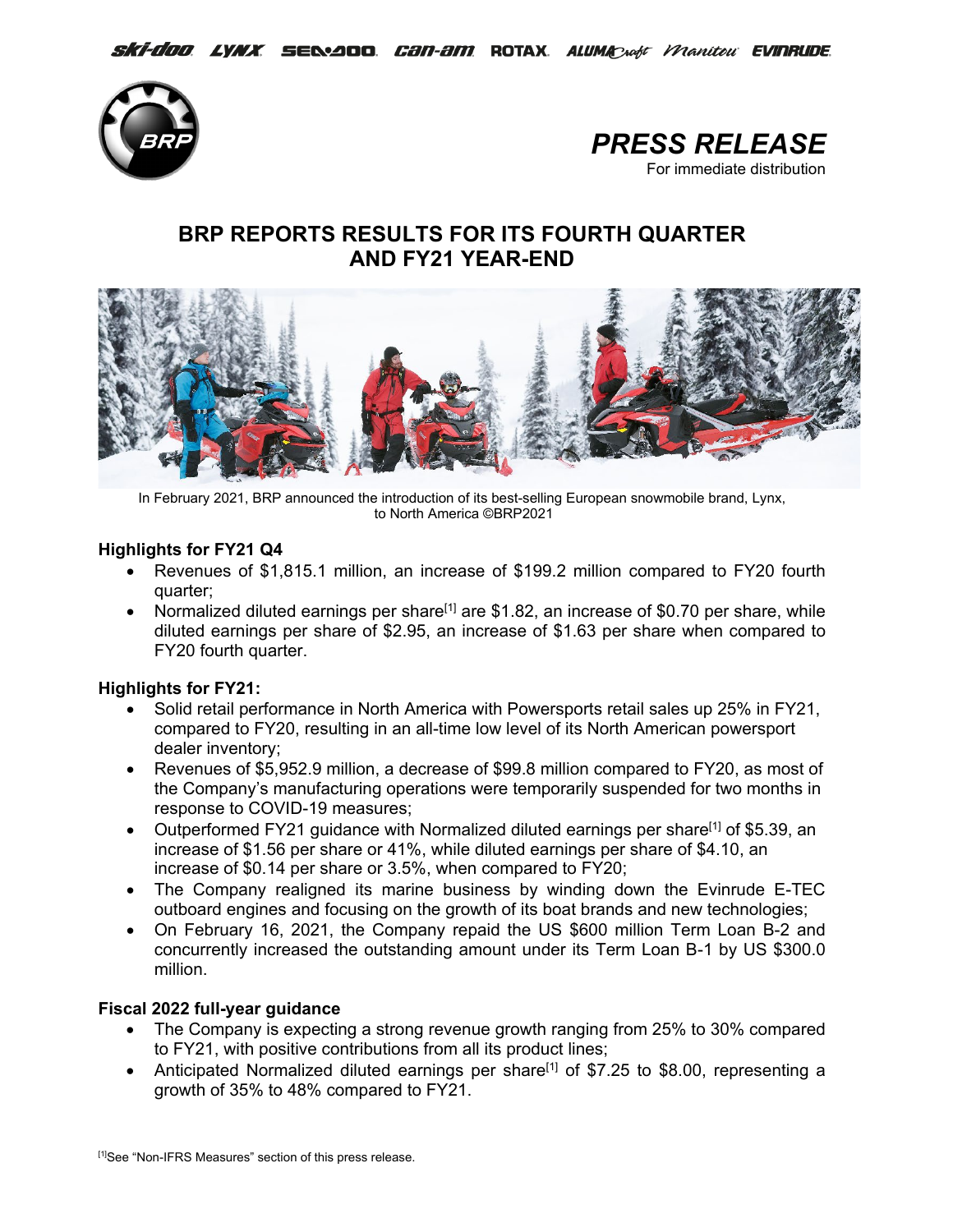*Valcourt, Quebec, March 25, 2021 –* BRP Inc. (TSX:DOO; NASDAQ:DOOO) today reported its financial results for the three- and twelve-month periods ended January 31, 2021. All financial information is in Canadian dollars unless otherwise noted. The complete financial results are available on [SEDAR,](http://www.sedar.com/) as well as in the [Quarterly](http://news.brp.com/financial-information/quarterly-reports) Reports section of BRP's website.

"We are very pleased with our fourth quarter results which ended Fiscal 2021 on a strong note. We reported record results for the year thanks to our team's ability to quickly implement initiatives to mitigate the impact of the pandemic while at the same time positioning the business to take advantage of the surge in consumer demand. Our strong start to the year was accelerated by an influx of new customers to our business. This unprecedented demand level led to a 25% yearover-year retail growth for our powersports products in North America," said José Boisjoli, President and CEO.

"Fiscal 2022 is off to a strong start as well. We are seeing continued strong retail demand across all our product lines. In addition, we are making strategic investments in new products, production capacity and the electrification of our current product portfolio which bodes well for the future. We are well-positioned to deliver another strong year with an anticipated growth of 35% to 48% in diluted Normalized EPS."

"I would like to thank our employees, suppliers and dealers for their agility, dedication and resilience during this past year. Their hard work allowed us to deliver exceptional results in Fiscal 2021. We are excited about the future with many projects in motion, including our investment in electric vehicles," concluded Mr. Boisjoli.

## **Highlights for the Three- and Twelve-Month Periods Ended January 31, 2021**

**Revenues** increased by \$199.2 million, or 12.3%, to \$1,815.1 million for the **three-month period** ended January 31, 2021, compared with \$1,615.9 million for the corresponding period ended January 31, 2020. The revenue increase was mainly driven by a higher volume of products sold and lower sales programs due to a strong retail environment, partially offset by an unfavourable foreign exchange rate variation of \$19 million.

The Company's North American retail sales for powersports vehicles increased by 30% for the **three-month period** ended January 31, 2021 compared with the three-month period ended January 31, 2020. The increase was mainly driven by snowmobile, SSV and ATV. North American boat retail sales increased by 48% compared with the three-month period ended January 31, 2020.

**Gross profit** increased by \$118.2 million, or 30.8%, to \$501.9 million for the **three-month period** ended January 31, 2021, compared with \$383.7 million for the corresponding period ended January 31, 2020. The gross profit increase includes an unfavourable foreign exchange rate variation of \$21 million. Gross profit margin percentage increased by 400 basis points to 27.7% from 23.7% for the three-month period ended January 31, 2020. The increase was primarily due to positive pricing and sales programs variation due to the strong retail environment and a higher volume of Seasonal Products sold, partially offset by higher freight and logistic costs and an unfavourable foreign exchange rate variation.

**Operating expenses** increased by \$66.5 million, or 35.7%, to \$252.8 million for **the three-month period** ended January 31, 2021, compared with \$186.3 million for the three-month period ended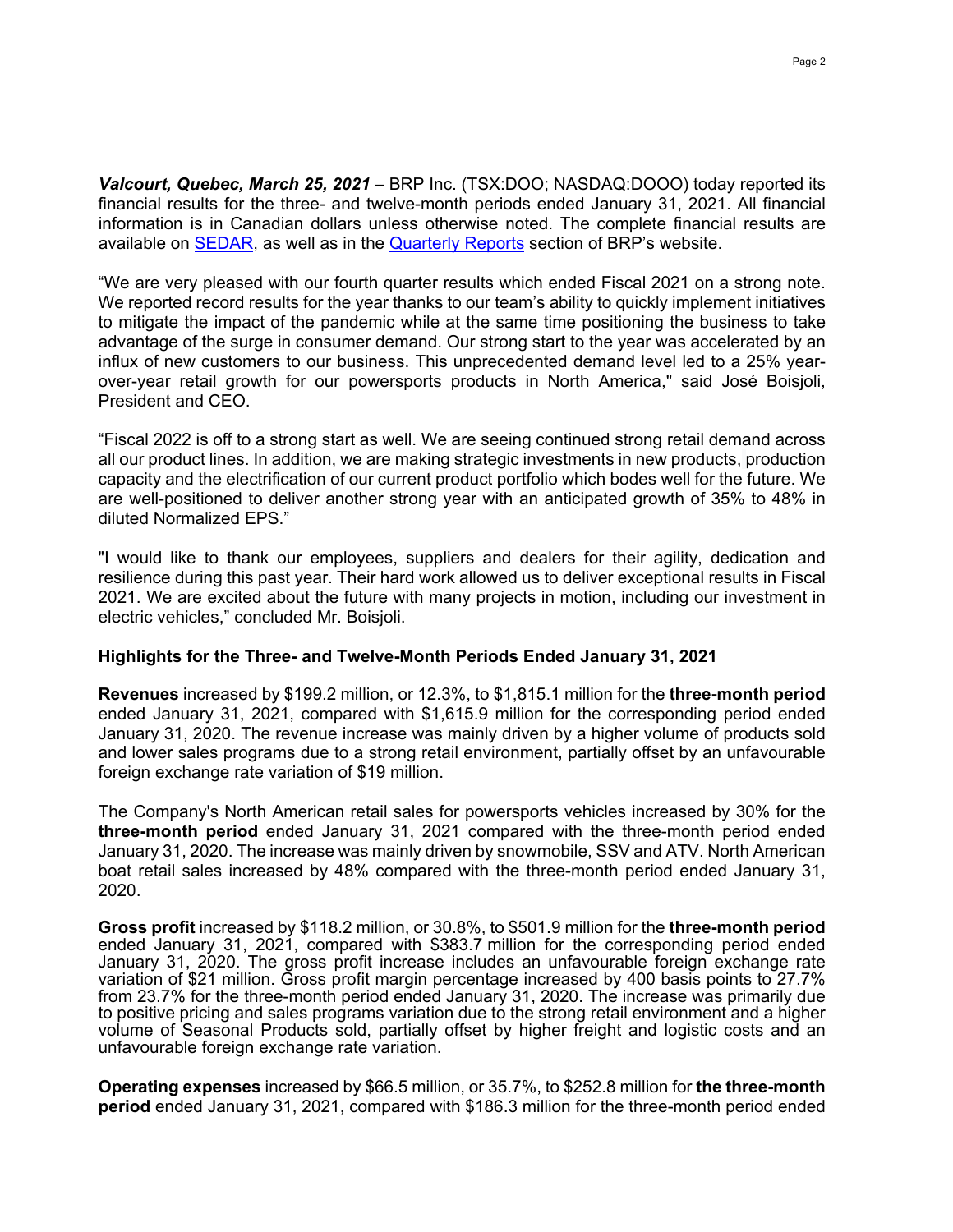January 31, 2020. This increase was mainly attributable to the reversal in Fiscal 2020 of \$40.5 million of provisions related to a favourable litigation decision, higher variable employee compensation expenses and continued product investments.

**Revenues** decreased by \$99.8 million, or 1.6%, to \$5,952.9 million for the **twelve-month period** ended January 31, 2021, compared with \$6,052.7 million for the corresponding period ended January 31, 2020. The revenue decrease was primarily attributable to a lower volume of Year-Round Products and Seasonal Products due to the temporary suspension of production during<br>part of the first half of Fiscal 2021 following government measures adopted in response to COVID-19, and to a lower volume of Marine products sold due to the wind-down of the Evinrude E-TEC outboard engines production. The decrease was partially offset by lower sales programs due to a strong retail environment, higher volume of Powersports PA&A and a favourable foreign exchange rate variation of \$3 million.

The Company's North American retail sales for powersports vehicles increased by 25% for the **twelve-month period** ended January 31, 2021 compared with the twelve-month period ended January 31, 2020, mainly due to an increase in SSV, ATV and snowmobile. North American boat retail sales increased by 10% compared with the twelve-month period ended January 31, 2020.

**Gross profit** increased by \$18.3 million, or 1.3%, to \$1,472.3 million for the **twelve-month period** ended January 31, 2021, compared with \$1,454.0 million for the corresponding period ended January 31, 2020. The gross profit increase includes an unfavourable foreign exchange rate variation of \$21 million. Gross profit margin percentage increased by 70 basis points to 24.7% from 24.0% for the twelve-month period ended January 31, 2020. The increase was the result of a positive pricing and sales programs variation due to the strong retail environment. The increase was partially offset by the under-absorption of fixed costs resulting from the temporary suspension of production, the costs related to the wind-down of the Evinrude E-TEC outboard engines production and higher labour, freight and logistic costs.

**Operating expenses** increased by \$157.0 million, or 18.5%, to \$1,006.7 million for the **twelvemonth period** ended January 31, 2021, compared with \$849.7 million for the twelve-month period ended January 31, 2020. The increase was mainly attributable to the impairment charge recorded during the first quarter of Fiscal 2021 for the Marine segment and the restructuring costs for a total of \$214.4 million, partially offset by cost reduction initiatives to mitigate the COVID-19 impact.

## **QUARTERLY REVIEW BY SEGMENT**

## **Powersports**

## **Year-Round Products**

Revenues from Year-Round Products increased by \$54.6 million, or 7.7%, to \$759.7 million for the three-month period ended January 31, 2021, compared with \$705.1 million for the corresponding period ended January 31, 2020. The increase resulted mainly from a favourable product mix in SSV and lower sales programs due to a strong retail environment. The increase was partially offset by a lower volume of 3WV sold due to a change in the production schedule compared to the fourth quarter of Fiscal 2020 and an unfavourable foreign exchange rate variation of \$8 million.

North American Year-Round Products retail sales increased on a percentage basis in the highthirties range compared with the three-month period ended January 31, 2020.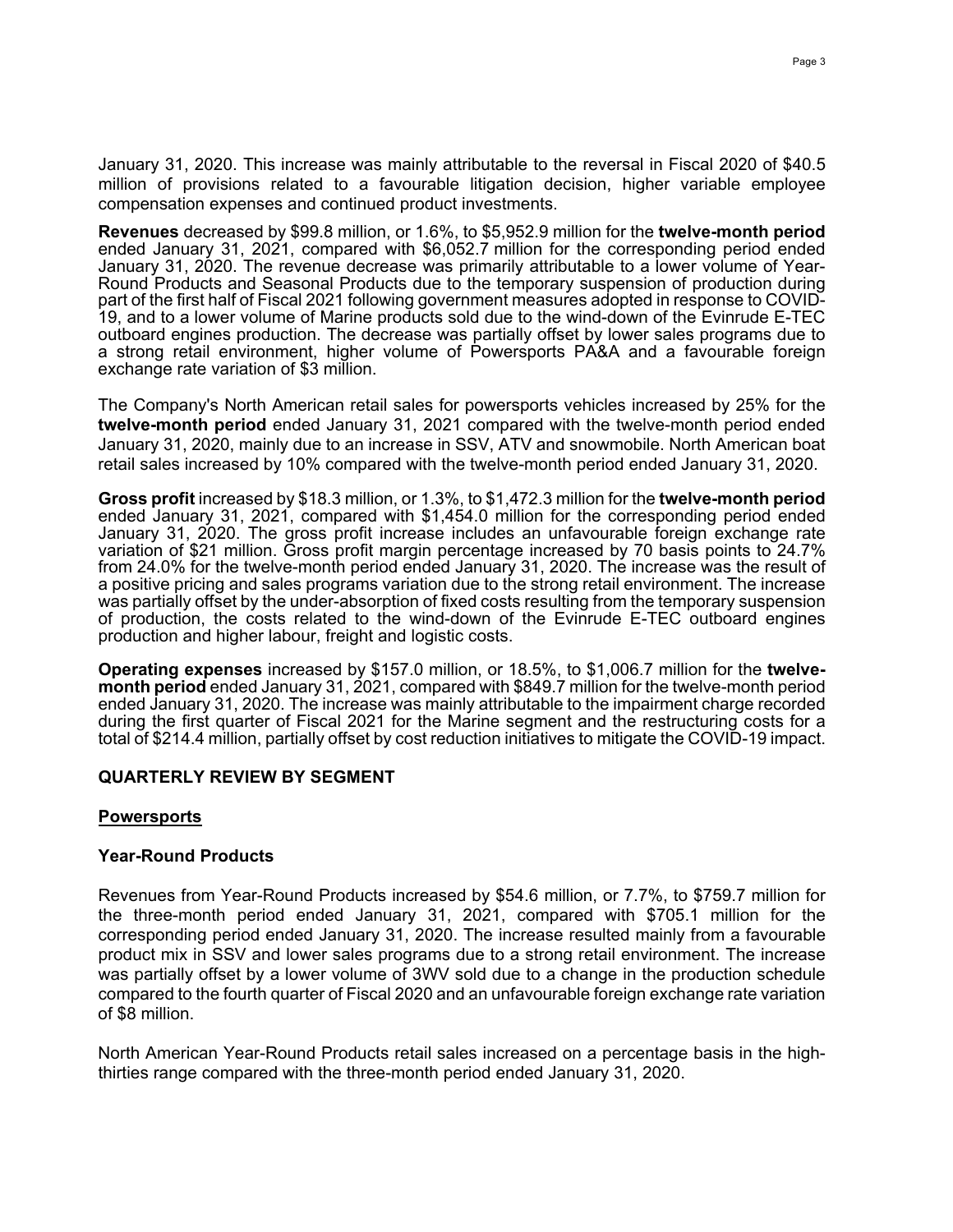## **Seasonal Products**

Revenues from Seasonal Products increased by \$128.7 million, or 23.7%, to \$671.4 million for the three-month period ended January 31, 2021, compared with \$542.7 million for the corresponding period ended January 31, 2020. The increase was driven by a higher volume of snowmobile and PWC sold, by lower sales programs due to a strong retail environment and by favourable pricing. The increase was partially offset by an unfavourable foreign exchange rate variation of \$9 million.

North American Seasonal Products retail sales increased on a percentage basis in the midtwenties range compared with the three-month period ended January 31, 2020.

## **Powersports PA&A and OEM Engines**

Revenues from Powersports PA&A and OEM Engines increased by \$41.5 million, or 19.2%, to \$257.1 million for the three-month period ended January 31, 2021, compared with \$215.6 million for the corresponding period ended January 31, 2020. The increase was mainly attributable to a higher volume of PA&A in SSV, ATV and snowmobile coming from strong unit retail sales and higher replacement parts revenue driven by an increased usage of products by consumers.

## **Marine**

Revenues from the Marine segment decreased by \$28.2 million, or 17.9%, to \$129.2 million for the three-month period ended January 31, 2021, compared with \$157.4 million for the corresponding period ended January 31, 2020. The decrease was mainly due to the wind-down of the Evinrude E-TEC outboard engines production resulting in a lower volume of outboard engines sold.

## **DECLARATION OF DIVIDEND**

The Board of Directors approved a quarterly dividend of \$0.13 per share for holders of its multiple voting shares and subordinate voting shares. The dividend will be paid on April 19, 2021 to shareholders of record at the close of business on April 5, 2021. The payment of each quarterly dividend remains subject to the declaration of that dividend by the Board of Directors.

The actual amount, the declaration date, the record date and the payment date of each quarterly dividend are subject to the discretion of the Board of Directors.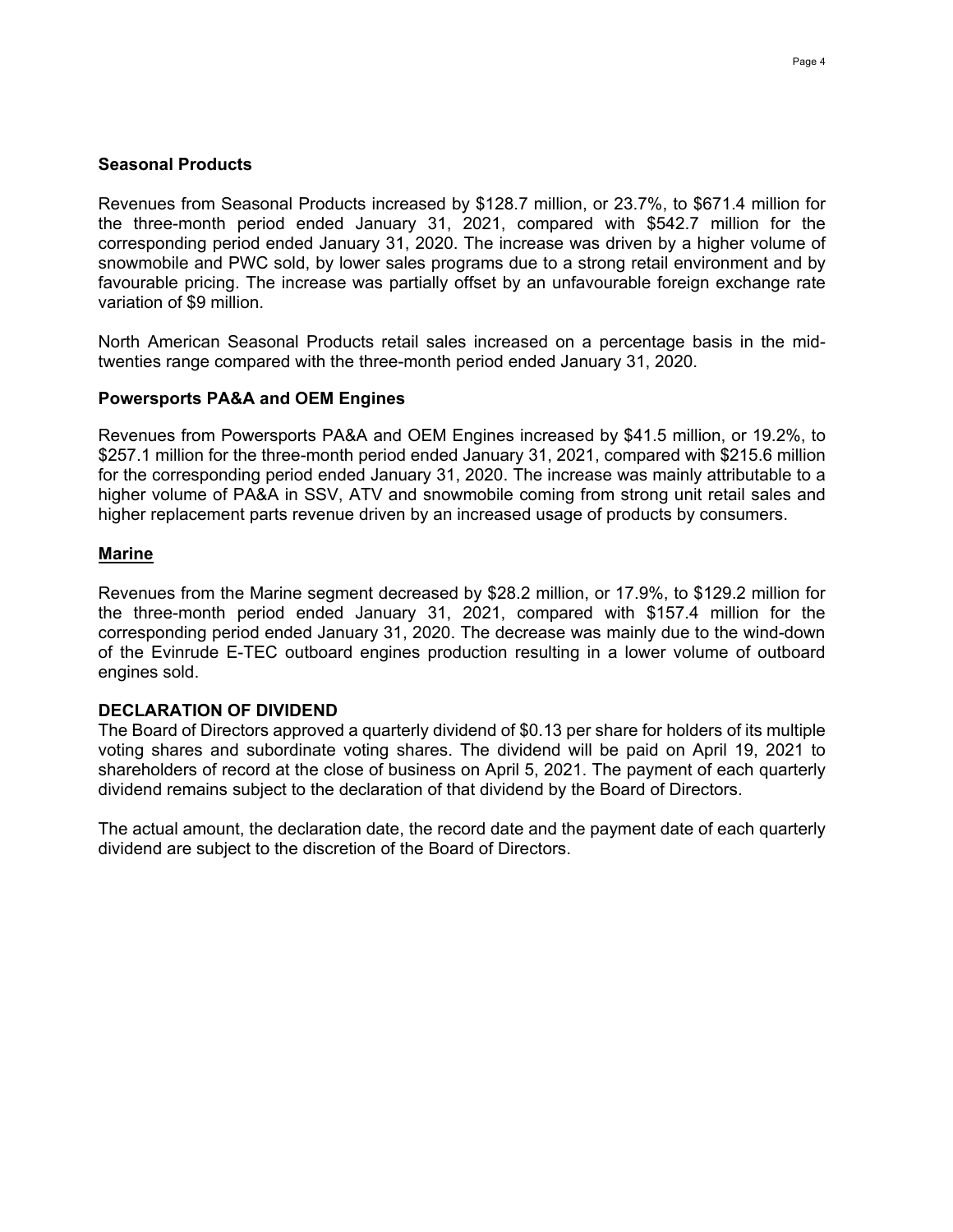# **Fiscal Year 2022 Guidance**

The table below sets forth BRP's financial guidance for Fiscal Year 2022:

| <b>Financial Metric</b>                                | <b>FY21</b>                                | FY22 Guidance <sup>[3]</sup> vs FY21 |  |  |
|--------------------------------------------------------|--------------------------------------------|--------------------------------------|--|--|
| Revenues                                               |                                            |                                      |  |  |
| <b>Year-Round Products</b>                             | \$2,824.2                                  | Up 35% to 40%                        |  |  |
| Seasonal Products                                      | \$1,825.0                                  | Up 20% to 25%                        |  |  |
| Powersports PA&A and OEM Engines                       | \$882.8                                    | Up 10% to 15%                        |  |  |
| Marine                                                 | \$420.9                                    | Up 18% to 23%                        |  |  |
| <b>Total Company Revenues</b>                          | \$5,952.9                                  | Up 25% to 30%                        |  |  |
| Normalized EBITDA <sup>[1]</sup>                       | \$999.0                                    | Up 22% to 30%                        |  |  |
| Effective Tax Rate <sup>[1][2]</sup>                   | 25.9%                                      | 26.0% to 26.5%                       |  |  |
| Normalized Earnings per Share - Diluted <sup>[1]</sup> | Up 35% to 48% (\$7.25 to \$8.00)<br>\$5.39 |                                      |  |  |
| Net Income                                             | 362.9                                      | $~5630M$ to \$695M                   |  |  |

Other assumptions for FY22 Guidance:

• Depreciation expense: **~\$280M**

• Net Financing Costs Adjusted: **~\$75M**

• Weighted average number of shares – diluted: **~87M shares**

• Capital Expenditures: **~\$575M to \$600M** 

[1] Please refer to "Non-IFRS Measures" section.

<sup>[2]</sup> Effective tax rate based on Normalized Earnings before Normalized Income Tax.

[3] Please refer to the "Caution Concerning Forward-Looking Statements" and "Key assumptions" sections of this press release for a summary of important risk factors that could affect the above guidance and of the assumptions underlying this Fiscal Year 2022 financial guidance.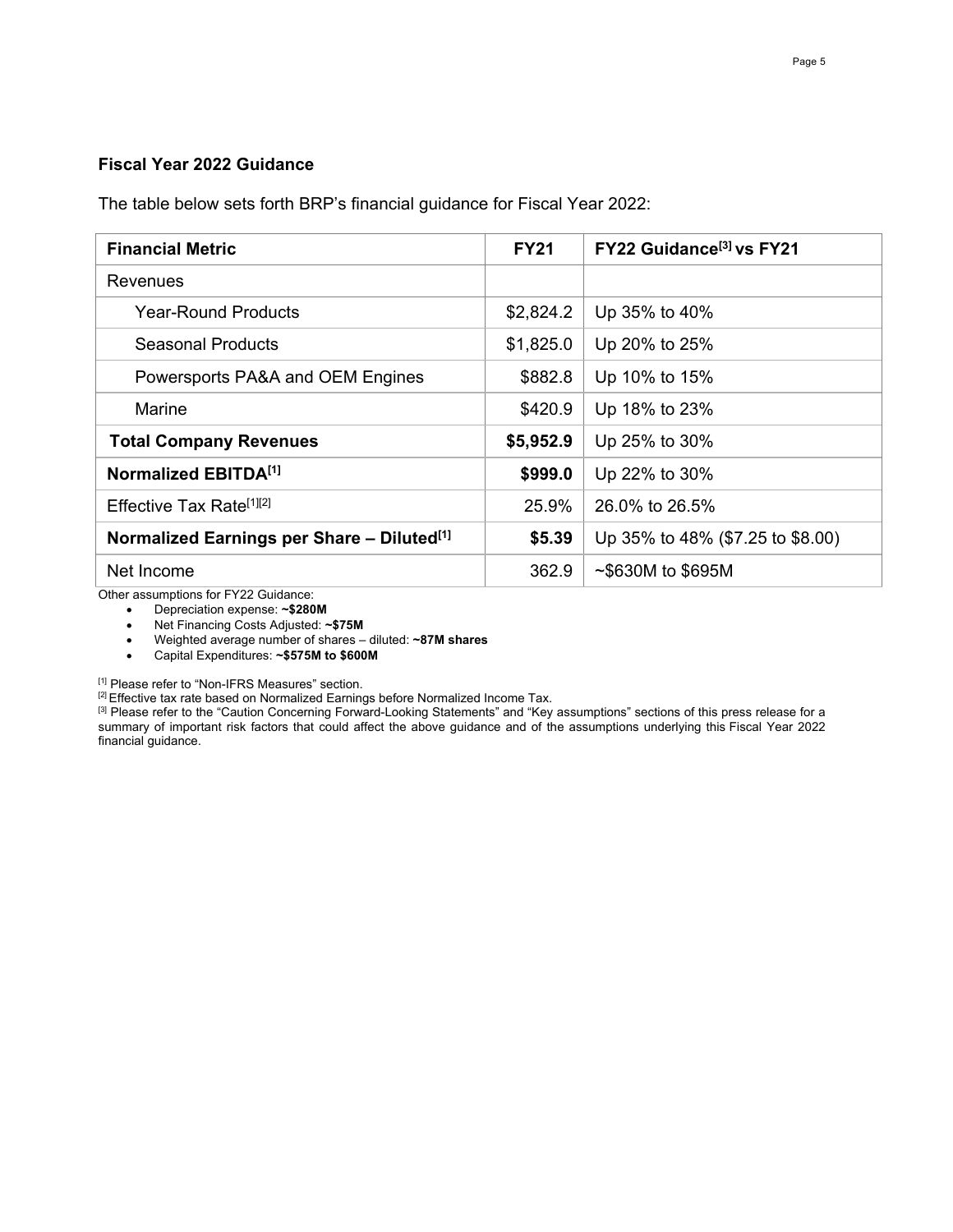# *Net Income data*

|                                          | Three-month periods ended |                     | <b>Twelve-month periods ended</b> |                     |                     |
|------------------------------------------|---------------------------|---------------------|-----------------------------------|---------------------|---------------------|
| (in millions of Canadian dollars)        | January 31,<br>2021       | January 31,<br>2020 | January 31,<br>2021               | January 31,<br>2020 | January 31,<br>2019 |
| <b>Revenues by category</b>              |                           |                     |                                   |                     |                     |
| <b>Powersports</b>                       |                           |                     |                                   |                     |                     |
| <b>Year-Round Products</b>               | \$759.7                   | \$705.1             | \$2,824.2                         | \$2,791.7           | \$2,240.6           |
| <b>Seasonal Products</b>                 | 671.4                     | 542.7               | 1,825.0                           | 1,901.4             | 1,803.5             |
| Powersports PA&A and OEM                 |                           |                     |                                   |                     |                     |
| Engines                                  | 256.8                     | 215.4               | 882.8                             | 799.8               | 707.5               |
| <b>Marine</b>                            | 127.2                     | 152.7               | 420.9                             | 559.8               | 492.2               |
| <b>Total Revenues</b>                    | 1,815.1                   | 1,615.9             | 5,952.9                           | 6,052.7             | 5,243.8             |
| Cost of sales                            | 1,313.2                   | 1,232.2             | 4,480.6                           | 4,598.7             | 3,990.4             |
| <b>Gross profit</b>                      | 501.9                     | 383.7               | 1,472.3                           | 1,454.0             | 1,253.4             |
| As a percentage of revenues              | 27.7%                     | 23.7%               | 24.7%                             | 24.0%               | 23.9%               |
| <b>Operating expenses</b>                |                           |                     |                                   |                     |                     |
| Selling and marketing                    | 102.2                     | 88.9                | 332.5                             | 382.5               | 336.9               |
| Research and development                 | 78.9                      | 64.7                | 242.3                             | 238.4               | 221.7               |
| General and administrative               | 71.2                      | 68.5                | 230.5                             | 256.9               | 214.7               |
| Other operating expenses (income)        | 0.5                       | (35.8)              | 24.3                              | (28.1)              | 7.5                 |
| Impairment charge                        |                           |                     | 177.1                             |                     |                     |
| <b>Total operating expenses</b>          | 252.8                     | 186.3               | 1.006.7                           | 849.7               | 780.8               |
| <b>Operating income</b>                  | 249.1                     | 197.4               | 465.6                             | 604.3               | 472.6               |
| Net financing costs                      | 23.5                      | 24.6                | 100.2                             | 88.7                | 73.9                |
| Foreign exchange (gain) loss on          |                           |                     |                                   |                     |                     |
| long-term debt                           | (99.3)                    | 9.5                 | (118.9)                           | 9.9                 | 69.8                |
| Income before income taxes               | 324.9                     | 163.3               | 484.3                             | 505.7               | 328.9               |
| Income tax expense                       | 60.7                      | 45.1                | 121.4                             | 135.1               | 101.6               |
| Net income                               | \$264.2                   | \$118.2             | \$362.9                           | \$370.6             | \$227.3             |
| Attributable to shareholders             | \$264.3                   | \$118.4             | \$363.4                           | \$371.4             | \$227.0             |
| Attributable to non-controlling interest | \$(0.1)                   | \$(0.2)             | \$(0.5)                           | \$(0.8)             | \$0.3               |
| Normalized EBITDA [1]                    | \$313.1                   | \$221.8             | \$999.0                           | \$804.4             | \$655.9             |
| Normalized net income [1]                | \$162.8                   | \$100.2             | \$477.0                           | \$358.4             | \$308.6             |

[1] See "Non-IFRS Measures" section.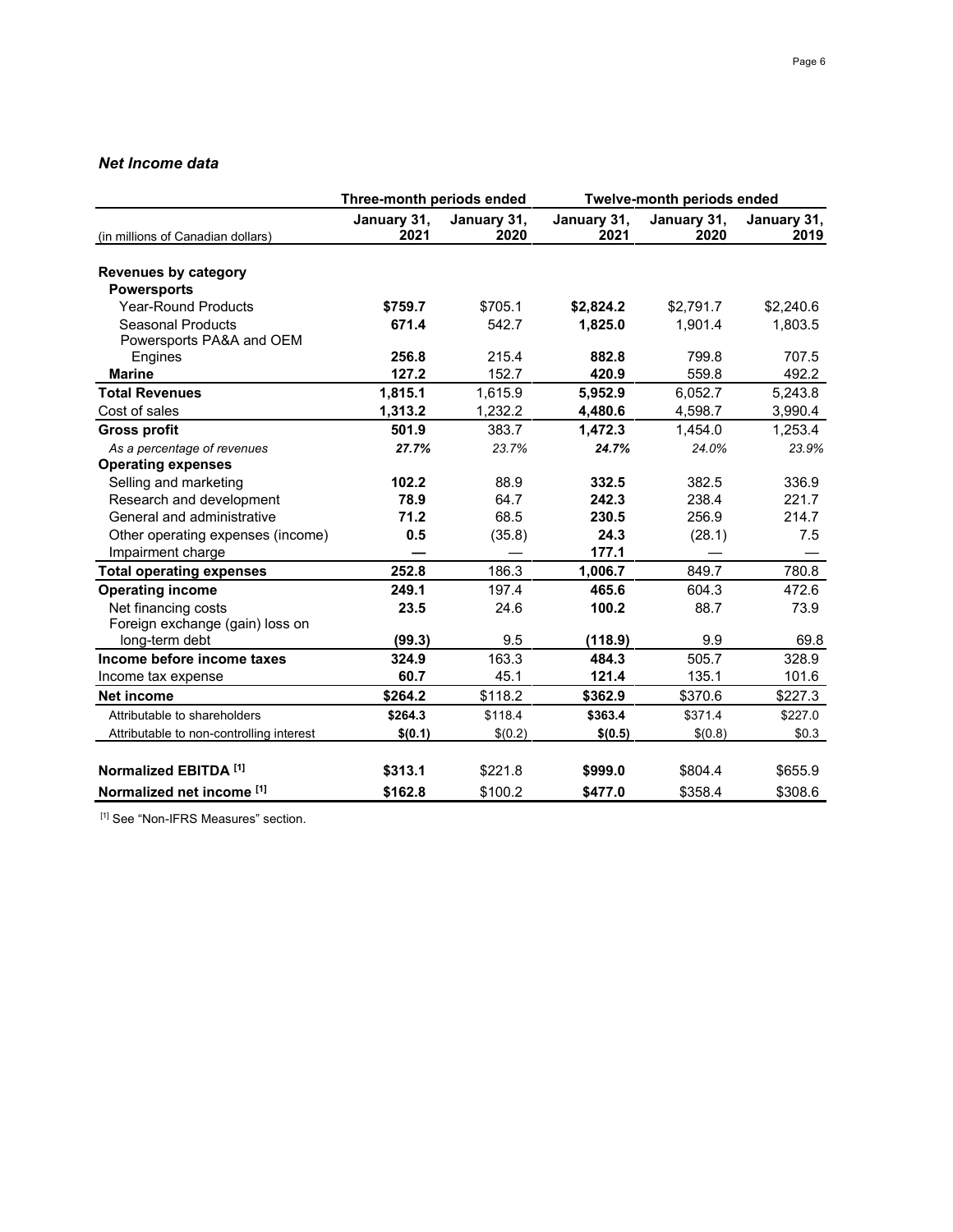## *Other Financial data*

|                                                                                            | Three-month periods ended |                     | Twelve-month periods ended |                     |                     |
|--------------------------------------------------------------------------------------------|---------------------------|---------------------|----------------------------|---------------------|---------------------|
| (in millions of Canadian dollars, except per<br>share data)                                | January 31,<br>2021       | January 31,<br>2020 | January 31,<br>2021        | January 31,<br>2020 | January 31,<br>2019 |
| Revenues by geography                                                                      |                           |                     |                            |                     |                     |
| <b>United States</b>                                                                       | \$944.6                   | \$856.2             | \$3,306.5                  | \$3,321.2           | \$2,817.1           |
| Canada                                                                                     | 296.9                     | 238.9               | 923.4                      | 951.8               | 845.5               |
| International [1]                                                                          | 573.6                     | 520.8               | 1,723.0                    | 1,779.7             | 1,581.2             |
|                                                                                            | \$1,815.1                 | \$1,615.9           | \$5,952.9                  | \$6,052.7           | \$5,243.8           |
| Declared dividends per share                                                               | \$0.11                    | \$0.10              | \$0.11                     | \$0.40              | \$0.36              |
| Weighted average number of shares<br>- basic<br>Weighted average number of shares          | 87,440,713                | 88,617,489          | 87,519,856                 | 92,760,943          | 98,291,845          |
| – diluted                                                                                  | 89,508,263                | 89,888,161          | 88,604,984                 | 93,813,815          | 99,588,888          |
| Earnings per share - basic                                                                 | \$3.02                    | \$1.34              | \$4.15                     | \$4.00              | \$2.31              |
| Earnings per share - diluted                                                               | 2.95                      | 1.32                | 4.10                       | 3.96                | 2.28                |
| Normalized earnings per share -<br>basic <sup>[2]</sup><br>Normalized earnings per share - | 1.86                      | 1.13                | 5.46                       | 3.87                | 3.14                |
| diluted <sup>[2]</sup>                                                                     | 1.82                      | 1.12                | 5.39                       | 3.83                | 3.10                |

 $^{[1]}$ International is defined as all jurisdictions except the United States and Canada.

<sup>[2]</sup> See "Non-IFRS Measures" section.

## **Conference Call and Webcast Presentation**

Today at 9 a.m. EDT, BRP Inc. will host a [conference call and webcast t](https://www.icastpro.ca/pt1v4j)o discuss its FY21 fourth quarter results. The call will be hosted by José Boisjoli, President and CEO, and Sébastien Martel, CFO. To listen to the conference call by phone (event number 8886898), please dial 1-833-449 0987 (toll-free in North America). Click here [for international dial-in numbers.](https://drive.google.com/file/d/1QWdbNIvARgADqinlMGoxnRyUxsWfmBIB/view?usp=sharing)

The Company's fourth quarter FY21 MD&A, financial statements and webcast presentation will be posted in the [Quarterly Reports](http://news.brp.com/financial-information/quarterly-reports) section of BRP's website and its Annual Information Form can be found in the [Annual Reports](http://news.brp.com/financial-information) section.

## **About BRP**

We are a global leader in the world of powersports vehicles, propulsion systems and boats built on over 75 years of ingenuity and intensive consumer focus. Our portfolio of industry-leading and distinctive products includes Ski-Doo and Lynx snowmobiles, Sea-Doo watercraft, Can-Am onand off-road vehicles, Alumacraft, Manitou, Quintrex boats and Rotax marine propulsion systems as well as Rotax engines for karts and recreational aircraft. We complete our lines of products with a dedicated parts, accessories and apparel business to fully enhance the riding experience. With annual sales of CA\$6.0 billion from over 130 countries, our global workforce is made up of more than 14,500 driven, resourceful people.

[www.brp.com](http://www.brp.com/) [@BRPNews](https://twitter.com/BRPnews)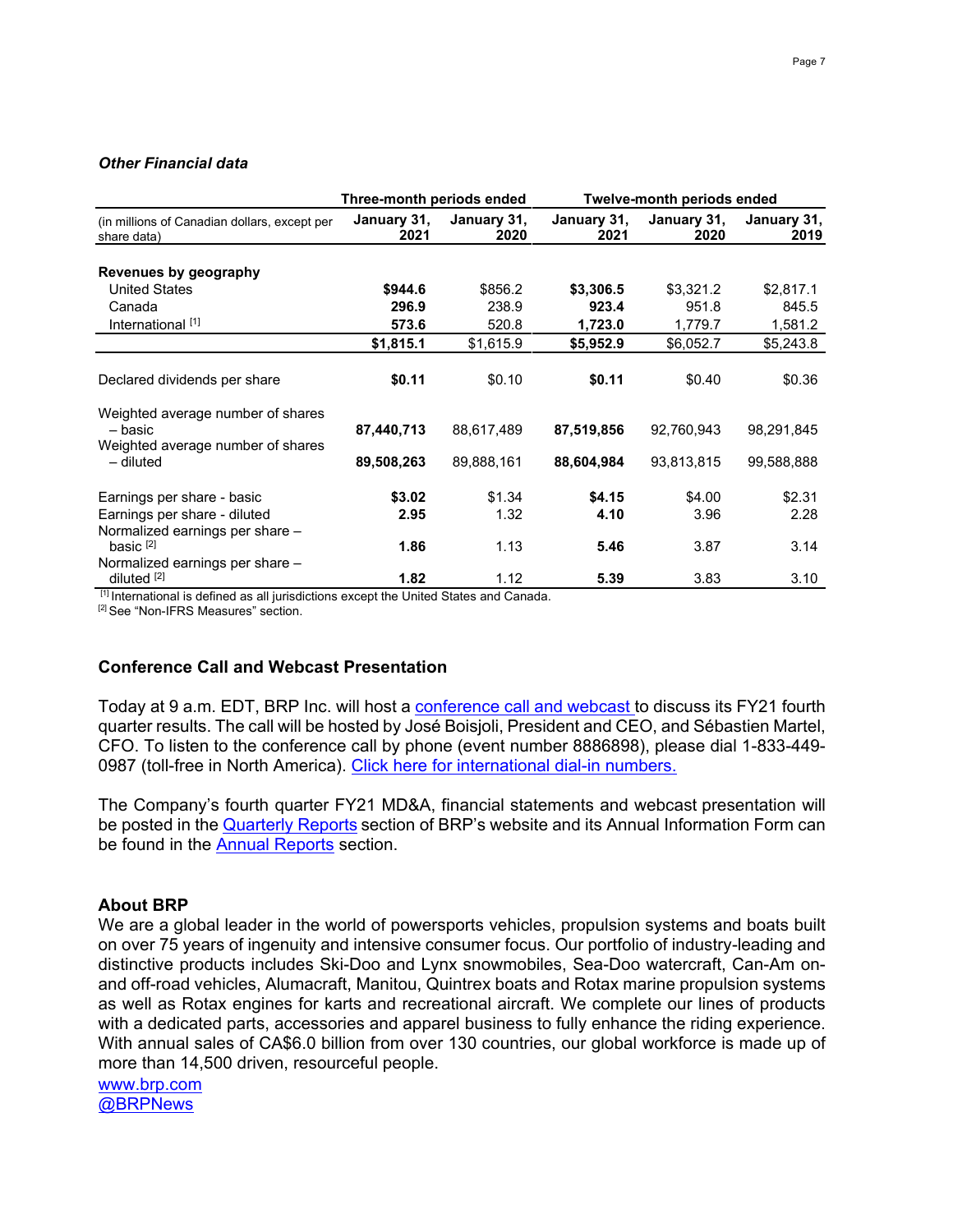Ski-Doo, Lynx, Sea-Doo, Can-Am, Rotax, Alumacraft, Manitou, Quintrex, Stacer, Savage, Evinrude and the BRP logo are trademarks of Bombardier Recreational Products Inc. or its affiliates. All other trademarks are the property of their respective owners.

## *CAUTION CONCERNING FORWARD-LOOKING STATEMENTS*

*Certain statements in this press release, including, but not limited to, statements relating to our Fiscal Year 2022, including financial guidance and related assumptions of the Company (including revenues, Normalized EBITDA, Effective Tax Rate, Normalized earnings per share, net income, depreciation expense, net financing costs adjusted, weighted average of the number of shares diluted and capital expenditures), the Company's ability to deliver strong results, its expectation for continued strong retail demand across its product lines and its plan to make strategic investments in new products, production capacity and in the electrification of its vehicles, statements relating to the declaration and payment of dividendsstatements about the Company's current and future plans, and other statements about the Company's prospects, expectations, anticipations, estimates and intentions, results, levels of activity, performance, objectives, targets, goals or achievements, priorities and strategies, financial position, market position, capabilities, competitive strengths, beliefs, the prospects and trends of the industries in which the Company operates, the expected growth in demand for products and services in the markets in which the Company competes, research and product development activities, including projected design, characteristics, capacity or performance of future products and their expected scheduled entry to market expected financial requirements and the availability of capital resources and liquidities or any other future events or developments and other statements that are not historical facts constitute forward-looking statements within the meaning of Canadian and United States securities laws. The words "may", "will", "would", "should", "could", "expects", "forecasts", "plans", "intends", "trends", "indications", "anticipates", "believes", "estimates", "outlook", "predicts", "projects", "likely" or "potential" or the negative or other variations of these words or other comparable words or phrases, are intended to identify forward-looking statements.*

*Forward-looking statements are presented for the purpose of assisting readers in understanding certain key elements of the Company's current objectives, goals, targets, strategic priorities, expectations and plans, and in obtaining a better understanding of the Company's business and anticipated operating environment. Readers are cautioned that such information may not be appropriate for other purposes; readers should not place undue reliance on forward-looking statements contained herein. Forward-looking statements, by their very nature, involve inherent risks and uncertainties and are based on a number of assumptions, both general and specific, as further described below.*

*Many factors could cause the Company's actual results, level of activity, performance or achievements or future events or developments to differ materially from those expressed or implied by the forward-looking statements, including, without limitation, the following factors, which are discussed in greater detail under the heading "Risk Factors" of its Annual Information Form: the impact of adverse economic conditions such as those resulting from the ongoing coronavirus (known as COVID-19) health crisis (including on consumer spending, the Company's operations and supply and distribution chains, the availability of credit and the Company's workforce); any decline in social acceptability of the Company's products; fluctuations in foreign currency exchange rates; high levels of indebtedness; any unavailability of additional capital; unfavourable weather conditions; any failure of information technology systems or security breach; the Company's international sales and operations; any supply problems, termination or interruption of supply arrangements* or increases in the cost of materials; seasonal sales fluctuations; any inability to comply with product safety, *health, environmental and noise pollution laws; the Company's large fixed cost base; any inability of dealers and distributors to secure adequate access to capital; the Company's competition in product lines; any Company's inability to successfully execute its growth strategy; any failure to maintain an effective system of internal control over financial reporting and to produce accurate and timely financial statements; any loss of members of the Company's management team or employees who possess specialized market knowledge and technical skills; any inability to maintain and enhance the Company's reputation and brands; any significant product liability claim; any significant product repair and/or replacement due to product warranty claims or product recalls; the Company's reliance on a network of independent dealers and*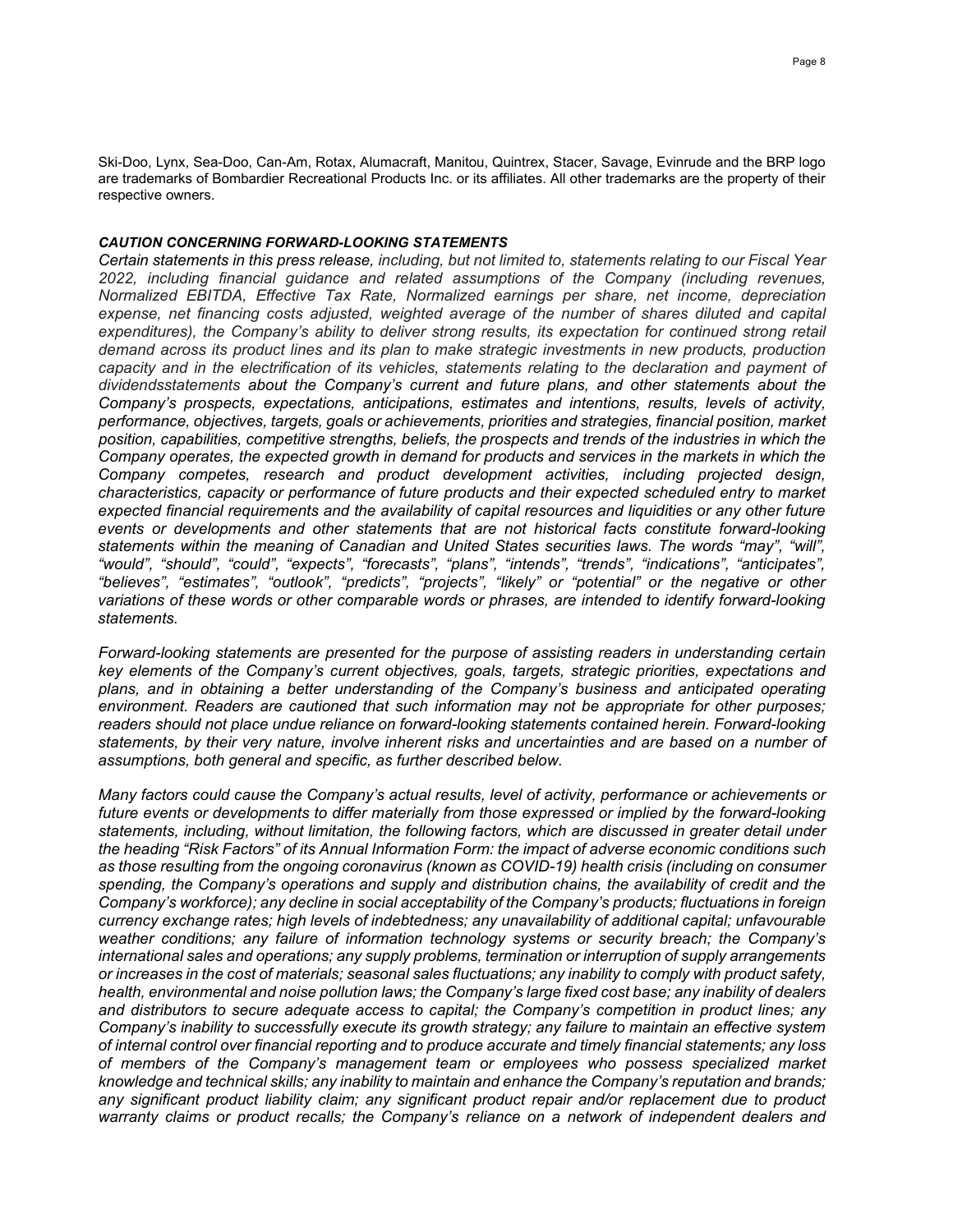*distributors; any Company's inability to successfully manage inventory levels; any intellectual property infringement and litigation; any Company's inability to successfully execute its manufacturing strategy or to meet customer demand as a result of manufacturing capacity constraints; increased freight and shipping costs or disruptions in transportation and shipping infrastructure; any failure to comply with covenants in financing and other material agreements; any changes in tax laws and unanticipated tax liabilities; any impairment in the carrying value of goodwill and trademarks; any deterioration in relationships with employees; pension plan liabilities; natural disasters; any failure to carry proper insurance coverage; volatility in the market price for the Subordinate Voting Shares; the Company's conduct of business through subsidiaries; the significant influence of Beaudier Group and Bain Capital; and future sales of Subordinate Voting Shares by Beaudier Group, Bain Capital, directors, officers or senior management of the Company.* These factors are not intended to represent a complete list of the factors that could affect the Company; *however, these factors should be considered carefully.*

*Unless otherwise stated, the forward-looking statements contained in this press release are made as of the* date of this press release and the Company has no intention and undertakes no obligation to update or *revise any forward-looking statements to reflect future events, changes in circumstances, or changes in beliefs, unless required by applicable securities regulations. In the event that the Company does update any forward-looking statements contained in this press release, no inference should be made that the Company will make additional updates with respect to that statement, related matters or any other forwardlooking statement. The forward-looking statements contained in this press release are expressly qualified by this cautionary statement.*

## *KEY ASSUMPTIONS*

*The Company made a number of economic, market and operational assumptions in preparing and making certain forward-looking statements contained in this press release and in preparing its Fiscal Year 2022 guidance, including the following: reasonable industry growth ranging from slightly down to up high-single digits %; market share that will remain constant or moderately increase; no further deterioration and a relatively rapid stabilization of global and North American economic conditions, including with respect to* the ongoing COVID-19 crisis; any increase in interest rates will be modest; currencies will remain at near *current levels; inflation will remain in line with central bank expectations in countries where the Company is doing business; the Company's current margins, excluding the impact of the wind-down of Evinrude E-TEC outboard engines and COVID-19, will remain at current or improved levels; the supply base will remain able to support product development and planned production rates on commercially acceptable terms in a timely manner; there will be no significant changes in tax laws or free trade arrangements or treaties applicable to the Company; no trade barriers will be imposed amongst jurisdictions in which the Company carries operations; and the absence of unusually adverse weather conditions, especially in peak seasons. BRP cautions that its assumptions may not materialize and that current economic conditions, including all of the current uncertainty resulting from the ongoing COVID-19 health crisis and its broader repercussions on the global economy, render such assumptions, although believed reasonable at the time they were made, subject to greater uncertainty.*

#### *NON-IFRS MEASURES*

*This press release makes reference to certain non-IFRS measures. These measures are not recognized measures under IFRS, do not have a standardized meaning prescribed by IFRS and are therefore unlikely to be comparable to similar measures presented by other companies. Rather, these measures are provided as additional information to complement those IFRS measures by providing further understanding of the Company's results of operations from management's perspective. Accordingly, they should not be considered in isolation nor as a substitute for analysis of the Company's financial information reported under IFRS. The Company uses non-IFRS measures including Normalized revenues, Normalized gross profit, Normalized EBITDA, Normalized net income, Normalized income tax expense, Normalized effective tax rate, Normalized basic earnings per share and Normalized diluted earnings per share.*

*Normalized revenues and Normalized gross profit are provided to assist investors in determining the financial performance of the Company on a consistent basis by excluding elements such as wind-down costs which are considered not being reflective of the ongoing operational performance of the Company.*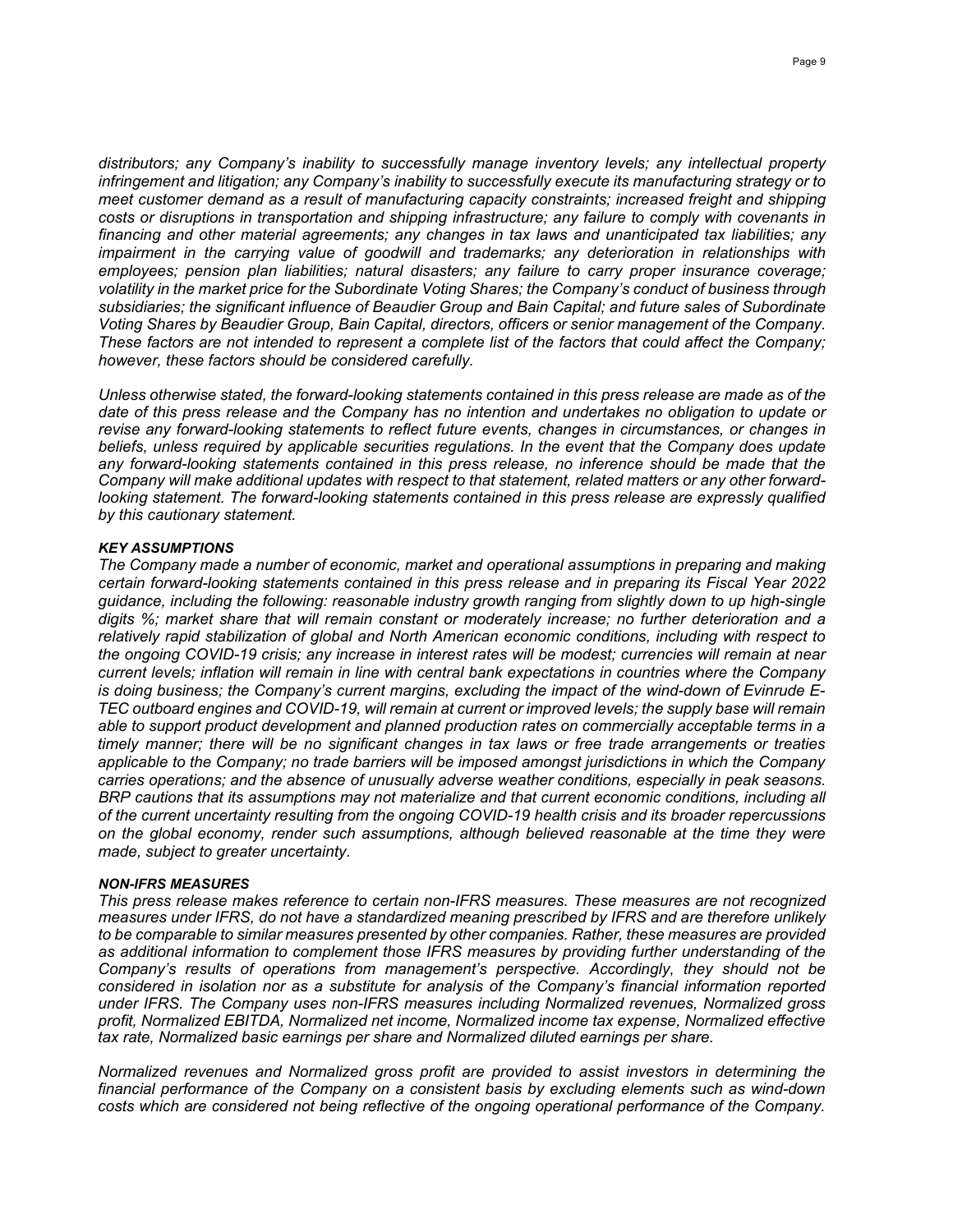*Normalized EBITDA is provided to assist investors in determining the financial performance of the Company's operating activities on a consistent basis by excluding certain non-cash elements such as depreciation expense, impairment charge, foreign exchange gain or loss on the Company's long-term debt* denominated in U.S. dollars and foreign exchange gain or loss on certain of the Company's lease liabilities. *Other elements, such as restructuring and wind-down costs, gain or loss on litigation and acquisition-related costs, may also be excluded from net income in the determination of Normalized EBITDA as they are considered not being reflective of the operational performance of the Company. Normalized net income, Normalized income tax expense, Normalized effective tax rate, Normalized basic earnings per share and Normalized diluted earnings per share, in addition to the financial performance of operating activities, take into account the impact of investing activities, financing activities and income taxes on the Company's financial results.*

*The Company believes non-IFRS measures are important supplemental measures of financial performance because they eliminate items that have less bearing on the Company's financial performance and thus highlight trends in its core business that may not otherwise be apparent when relying solely on IFRS measures. The Company also believes that securities analysts, investors and other interested parties frequently use non-IFRS measures in the evaluation of companies, many of which present similar metrics when reporting their results. Management also uses non-IFRS measures in order to facilitate financial performance comparisons from period to period, prepare annual operating budgets, assess the Company's* ability to meet its future debt service, capital expenditure and working capital requirements and also as a *component in the determination of the short-term incentive compensation for the Company's employees. Because other companies may calculate these non-IFRS measures differently than the Company does, these metrics are not comparable to similarly titled measures reported by other companies.*

*Normalized revenues is defined as revenues before normalized elements. Normalized gross profit is defined as gross profit before normalized elements. Normalized EBITDA is defined as net income before financing costs, financing income, income tax expense (recovery), depreciation expense and normalized elements. Normalized net income is defined as net income before normalized elements adjusted to reflect the tax effect on these elements. Normalized income tax expense is defined as income tax expense adjusted to reflect the tax effect on normalized elements and to normalize specific tax elements. Normalized effective tax rate is based on Normalized net income before Normalized income tax expense. Normalized earnings per share - basic and Normalized earnings per share – diluted are calculated respectively by dividing the Normalized net income by the weighted average number of shares – basic and the weighted average number of shares – diluted. The Company refers the reader to the "Selected Consolidated Financial Information" section of this press release for the reconciliations of Normalized EBITDA and Normalized net income presented by the Company to the most directly comparable IFRS measure.*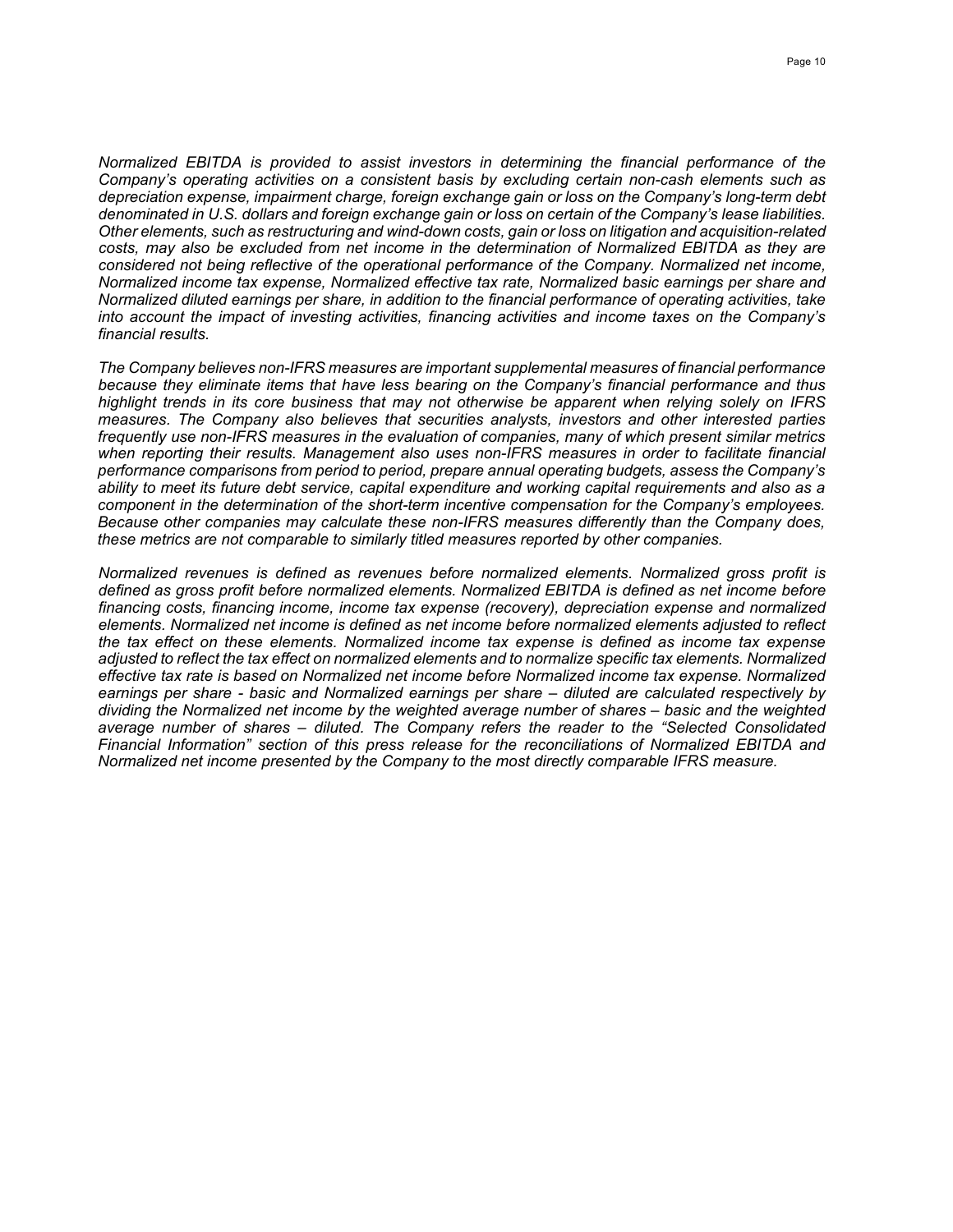## *Reconciliation Tables*

The following table presents the reconciliation of Net income to Normalized net income<sup>[1]</sup> and Normalized EBITDA[1].

| (in millions of Canadian dollars)                                                                              | Three-month periods ended |                     | <b>Twelve-month periods ended</b> |                     |                     |
|----------------------------------------------------------------------------------------------------------------|---------------------------|---------------------|-----------------------------------|---------------------|---------------------|
|                                                                                                                | January 31,<br>2021       | January 31,<br>2020 | January 31,<br>2021               | January 31,<br>2020 | January 31,<br>2019 |
| <b>Net income</b>                                                                                              | \$264.2                   | \$118.2             | \$362.9                           | \$370.6             | \$227.3             |
| Normalized elements                                                                                            |                           |                     |                                   |                     |                     |
| Foreign exchange (gain) loss on<br>long-term debt and lease liabilities<br>Transaction costs and other related | (103.0)                   | 9.9                 | (121.8)                           | 10.4                | 69.8                |
| expenses <sup>[2]</sup>                                                                                        | 0.2                       | 0.6                 | 1.5                               | 2.9                 | 2.7                 |
| Restructuring and related costs [3]                                                                            |                           | (0.3)               | 7.5                               | 1.7                 | 1.3                 |
| Impairment charge [4]                                                                                          |                           |                     | 177.1                             |                     |                     |
| (Gain) loss on litigation [5]                                                                                  |                           | (40.4)              | (4.0)                             | (40.0)              | 1.3                 |
| Transaction costs on long-term debt<br>Evinrude outboard engines wind-                                         |                           |                     | 12.7                              |                     | 8.9                 |
| down <sup>[6]</sup>                                                                                            | 2.0                       |                     | 96.1                              |                     |                     |
| COVID-19 pandemic impact [7]                                                                                   | (1.7)                     |                     | 10.6                              |                     |                     |
| Gain on disposal of property, plant                                                                            |                           |                     |                                   |                     |                     |
| and equipment                                                                                                  |                           |                     | (12.7)                            |                     |                     |
| Gain on NCIB                                                                                                   |                           |                     | (12.2)                            |                     |                     |
| Depreciation of intangible assets                                                                              |                           |                     |                                   |                     |                     |
| related to business combinations                                                                               | 1.1                       | 1.2                 | 4.4                               | 3.6                 | 1.2                 |
| Other elements                                                                                                 |                           | 0.9                 | 0.6                               | 0.9                 | (0.1)               |
| Income tax adjustment                                                                                          |                           | 10.1                | (45.7)                            | 8.3                 | (3.8)               |
| Normalized net income [1]                                                                                      | 162.8                     | 100.2               | 477.0                             | 358.4               | 308.6               |
| Normalized income tax expense [1]                                                                              | 60.7                      | 35.0                | 167.1                             | 126.8               | 105.4               |
| Financing costs adjusted [1] [8]                                                                               | 26.2                      | 24.9                | 107.3                             | 90.9                | 68.0                |
| Financing income adjusted [1] [8]                                                                              | (2.7)                     | (0.3)               | (7.6)                             | (2.2)               | (2.2)               |
| Depreciation expense adjusted [1] [9]                                                                          | 66.1                      | 62.0                | 255.2                             | 230.5               | 176.1               |
| Normalized EBITDA <sup>[1]</sup>                                                                               | \$313.1                   | \$221.8             | \$999.0                           | \$804.4             | \$655.9             |

[1] See "Non-IFRS Measures" section.

[2] Costs related to business combinations.

[3] The Company is involved, from time to time, in restructuring and reorganization activities in order to gain flexibility and improve efficiency. The costs related to these activities are mainly composed of severance costs and retention salaries.

[4] During the twelve-month period ended January 31, 2021, the Company recorded an impairment charge of \$177.1 million related to its Marine segment.

[5] The Company was involved in patent infringement litigation cases with one of its competitors.

[6] During the three- and twelve-month periods ended January 31, 2021, the Company incurred costs related to the wind-down of the Evinrude E-TEC outboard engines production such as, but not limited to, retail sales incentives, restructuring costs and other exit costs.

[7] Incremental costs associated with the COVID-19 pandemic such as, but not limited to, labour cost related to furloughs.

[8] Adjusted for transaction costs on long-term debt and NCIB gains and losses in net income.

[9] Adjusted for depreciation of intangible assets acquired through business combinations.